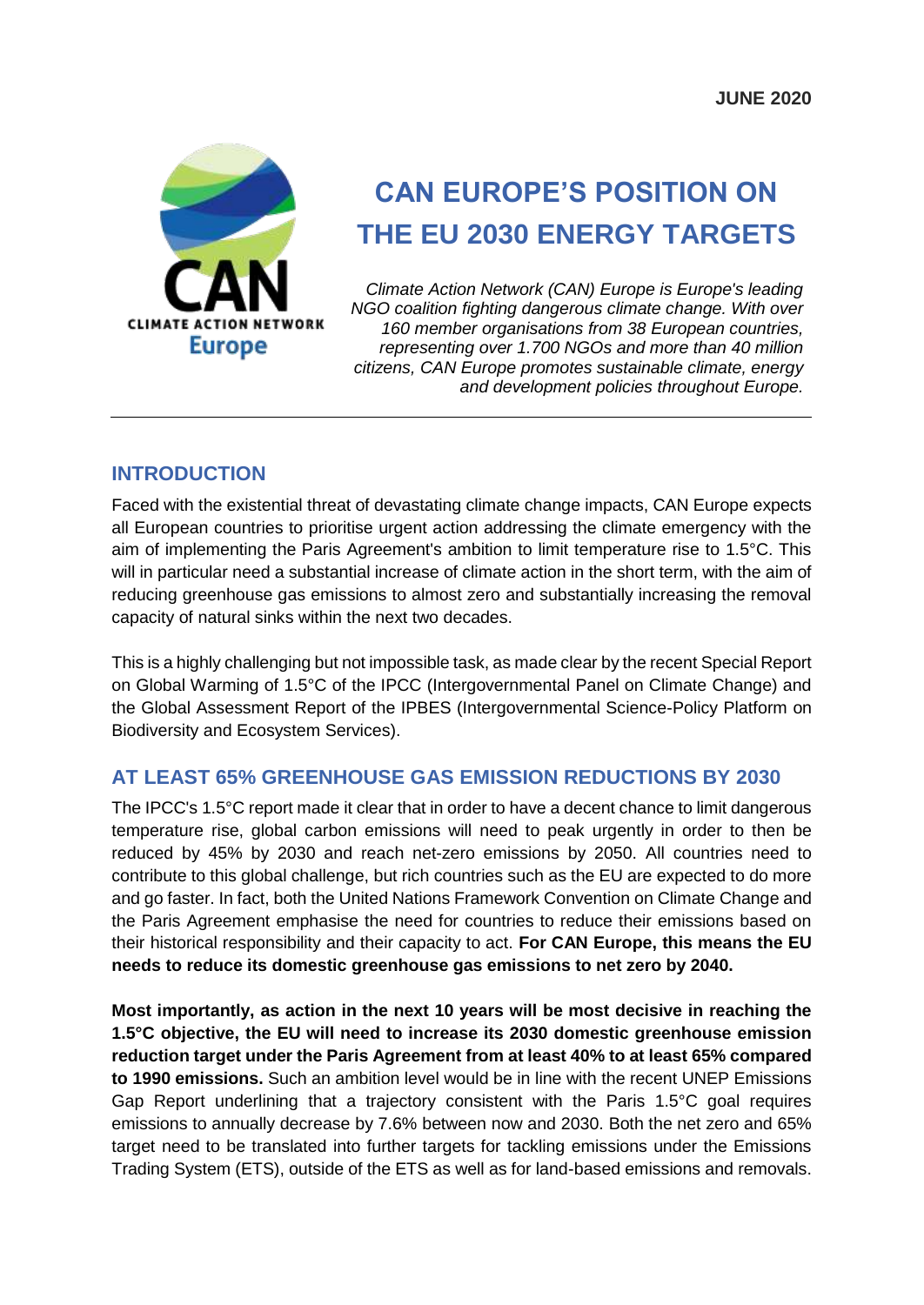The climate target needs to be complemented by the increase of the 2030 energy targets within a mutually reinforcing climate and energy policy framework.

Based on a review of existing studies and models CAN Europe has developed a fully efficient 100% renewables scenario, the Paris Agreement Compatible (PAC) scenario which shows how the higher energy targets can be reached. Detailed assumptions on energy demand and supply as well as an assessment of trajectories can be found in the scenario's technical summary<sup>1</sup>.

# **AT LEAST 45% ENERGY SAVINGS BY 2030**

Reducing energy demand offers multiple benefits such as reducing greenhouse gas emissions, lowering dependency on energy imports, job creation and improving health. A binding energy savings target is needed to drive energy efficiency measures. Such a target will provide regulatory certainty to investors to undertake the energy efficiency investments needed to make the energy transition happen.

#### **CAN Europe calls for an EU binding energy savings target of at least 45% as compared to PRIMES 2007 projections for both primary and final energy by 2030<sup>2</sup> .**

This level of ambition needs a reduction of energy demand in all sectors. This can be achieved by tripling the rate of building renovations and at the same time substantially increasing their depth, the further use of more efficient appliances and by phasing out fossil fuel based heating systems. For industry, a circular economy approach is needed that leads to a significant reduction of resource use including material demand, by modernised and electrified production processes cutting industrial resource use and primary energy demand, and through new business models providing products-as-services. It also needs to include a transport modal shift combined with a quick shift to electric vehicles.

# **AT LEAST 50% RENEWABLE ENERGY SHARE BY 2030**

Together with the reduction of energy demand, the full deployment of domestic renewable energy potentials is needed.

#### **CAN Europe calls for an EU binding target for the share of energy from renewable sources in gross final energy consumption of at least 50% by 2030.**

This reflects the CAN Europe position for shifting towards a 100% renewables based energy system by 2040, and can be achieved through a tripling of renewable electricity generation, in particular through solar and wind, between now and 2030. In a fully renewable energy system, the use of a broad range of flexibility options such as storage, demand response and dispatchable renewable energy sources is needed combined with a more efficient use of existing energy infrastructure.

<sup>&</sup>lt;sup>2</sup> PRIMES 2007 projections are the basis of the current EU 2020 and 2030 energy efficiency targets. This would translate to a level of energy consumption of around 900Mtoe in 2030 for primary energy and less than 700 Mtoe for final energy for the EU-27.



<sup>-</sup><sup>1</sup> CAN Europe/EEB: Building a Paris Agreement Compatible (PAC) energy scenario. Technical summary, June 2020. The PAC scenario covers the EU-28.